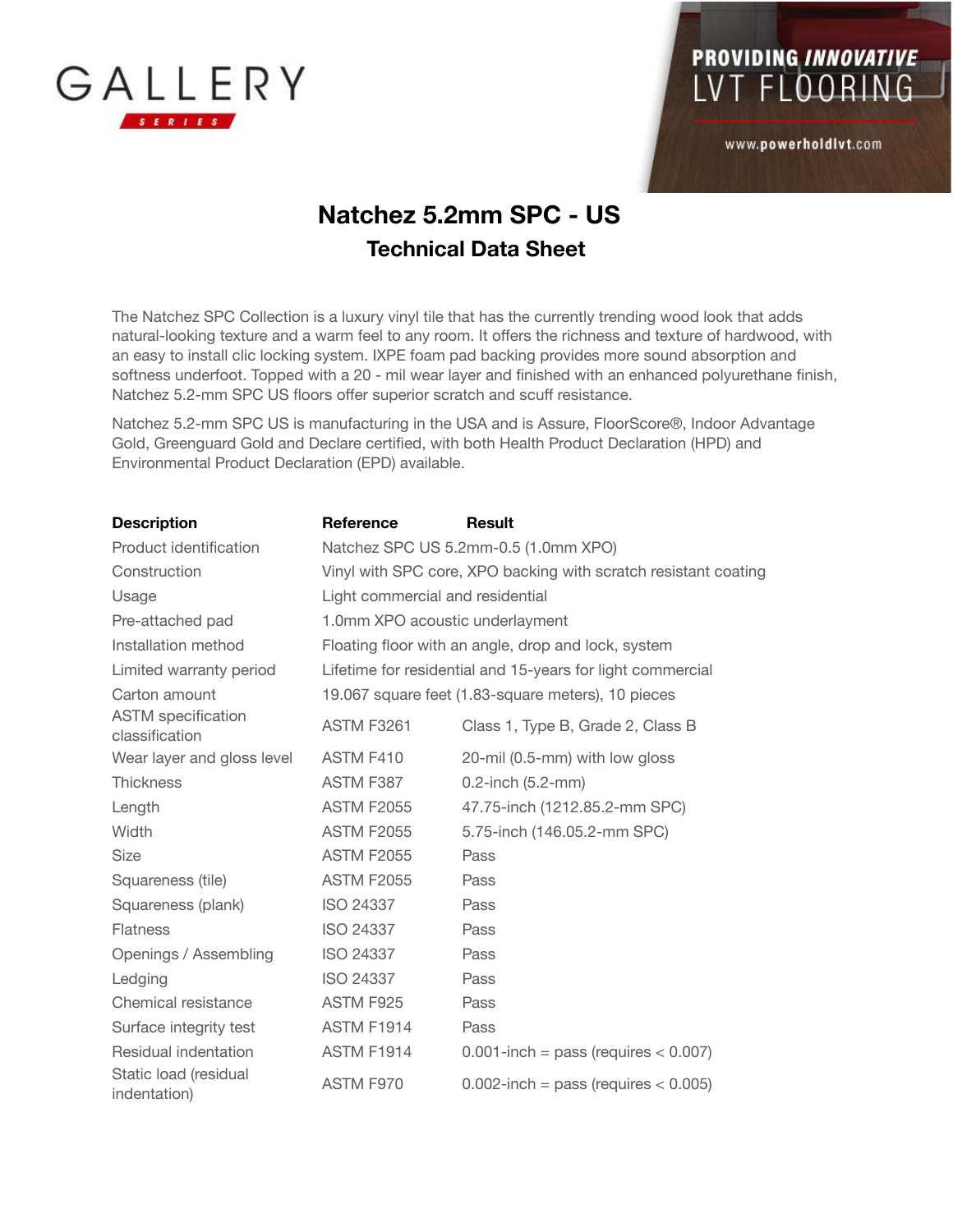

## PROVIDING INNOVATIVE LVT FLOORING

www.powerholdlvt.com

| Dimensional stability                   | <b>ASTM F2199/ISO</b><br>23999 | Pass (size change, curl or cupping)                                               |
|-----------------------------------------|--------------------------------|-----------------------------------------------------------------------------------|
| Heat stability (color<br>change)        | <b>ASTM F1514</b>              | $\epsilon$ Delta E 0.9 = pass (requires $\epsilon$ 8.0)                           |
| Light stability (color<br>change)       | <b>ASTM F1515</b>              | $\epsilon$ Delta E 4.25 = pass (requires $\epsilon$ 8.0)                          |
| Acoustic properties                     | <b>ASTM</b><br>E492/E989       | IIC 58 (6-inch concrete slab)                                                     |
| Acoustic properties                     | <b>ASTM</b><br>E2179/E989      | Delta IIC 25 (6-inch concrete slab)                                               |
| Acoustic properties                     | <b>ASTM E90/E413</b>           | STC 52 (6-inch concrete slab)                                                     |
| Slip resistance test results            | UL 410                         | Dry SCOF of 1.0 and wet SCOF of 0.91 with<br><b>Neolite</b>                       |
| Critical radiant flux<br>(flammability) | <b>ASTM E648</b>               | $1.02 = \text{pass}$ , NFPA Class 1 (requires $> 0.45$<br>Watts/cm <sup>2</sup> ) |
| Optical smoke density                   | ASTM E662                      | Pass (requires $<$ Dmc 450)                                                       |
| Heavy metal content                     | ASTM F963                      | Pass, none detected                                                               |
|                                         |                                |                                                                                   |

**Disclaimer:** These test results were independently tested, from standard production, following the industry standard test methods. The performance of different testing apparatus and batch production may vary slightly.

**Referenced Documents:** The latest versions of all listed standards, specifications, practices, and test methods shall be used in all cases.

ASTM E90 - Standard Test Method for Laboratory Measurement of Airborne Sound Transmission Loss of Building Partitions and Elements

ASTM E413 - Classification for Rating Sound Insulation

ASTM E492 - Standard Test Method for Laboratory Measurement of Impact Sound Transmission Through Floor-Ceiling Assemblies Using the Tapping Machine

ASTM E648 - Standard Test Method for Critical Radiant Flux of Floor-Covering Systems Using a Radiant Heat Energy Source

ASTM E662 - Standard Test Method for Specific Optical Density of Smoke Generated by Solid Materials ASTM E989 - Standard Classification for Determination of Single-Number Metrics for Impact Noise

ASTM E2179 - Standard Test Method for Laboratory Measurement of the Effectiveness of Floor Coverings in Reducing Impact Sound Transmission Through Concrete Floors

ASTM F387 - Standard Test Method for Measuring Thickness of Resilient Floor Covering with Foam Layer

ASTM F410 - Standard Test Method for Wear Layer Thickness of Resilient Floor Coverings by Optical Measurement

ASTM F925 - Standard Test Method for Resistance to Chemicals of Resilient Flooring

ASTM F963 - Standard Consumer Safety Specification for Toy Safety

ASTM F970 - Standard Test Method for Measuring Recovery Properties of Floor Coverings after Static Loading